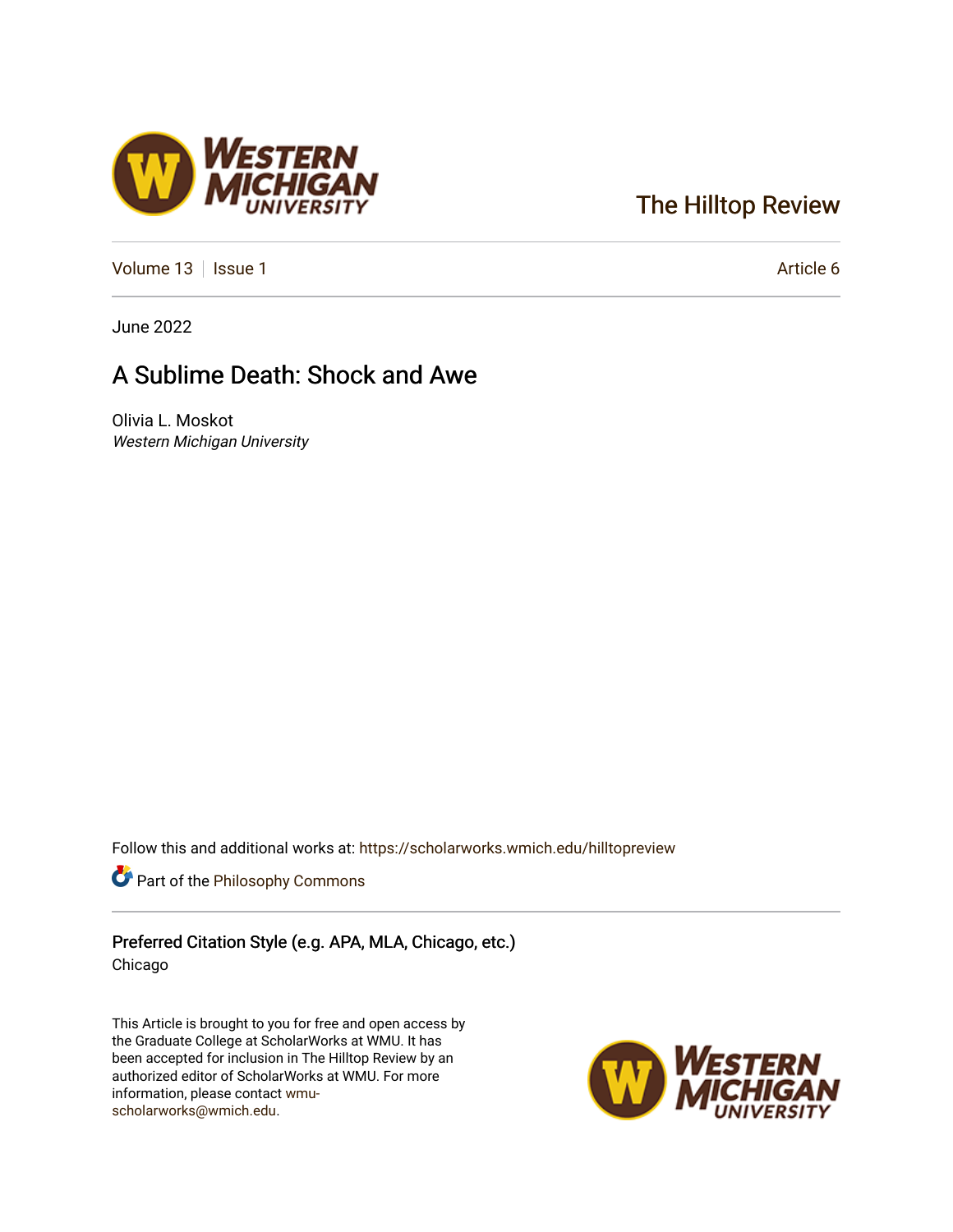## **A Sublime Death: Shock and Awe** *By Olivia L. Moskot*

**Abstract:** Death has the almost paradoxical capacity to appear larger than life. It chills with its permanence and astonishes as it stands before us—great, terrible, and vast beyond comprehension. The obscurity of death cries out for grief to answer, and it is that very sensation of astonishment that triggers and also lingers over the process of grief that has gone unexamined for too long. I believe there is a familiar name to put to that sensation that will aid future research. That is, we may be justified in calling that sensation awe. In this paper, I thoroughly examine the relationship between death, grief, and the experience of awe and ultimately argue that understanding the power of death to leave the living struck with awe has the potential to change how we respond to our own grief as well as the grief of others. Rather than perceiving grief as a disease or infliction that we fear we will never recover from, or some kind of proof of irrationality leaving us feeling horribly unqualified to revive ourselves, grief becomes a call to expand the mind and turn outward. When one comes to accept and appreciate the role of awe as a natural response to the large, obscure, powerful nature of death, and the subsequent grieving process as a process of accommodation, it becomes evident that healthy, rational grief does not demand that we forsake our loved ones, but rather it invites us to broaden the conception of our loved ones as well as ourselves.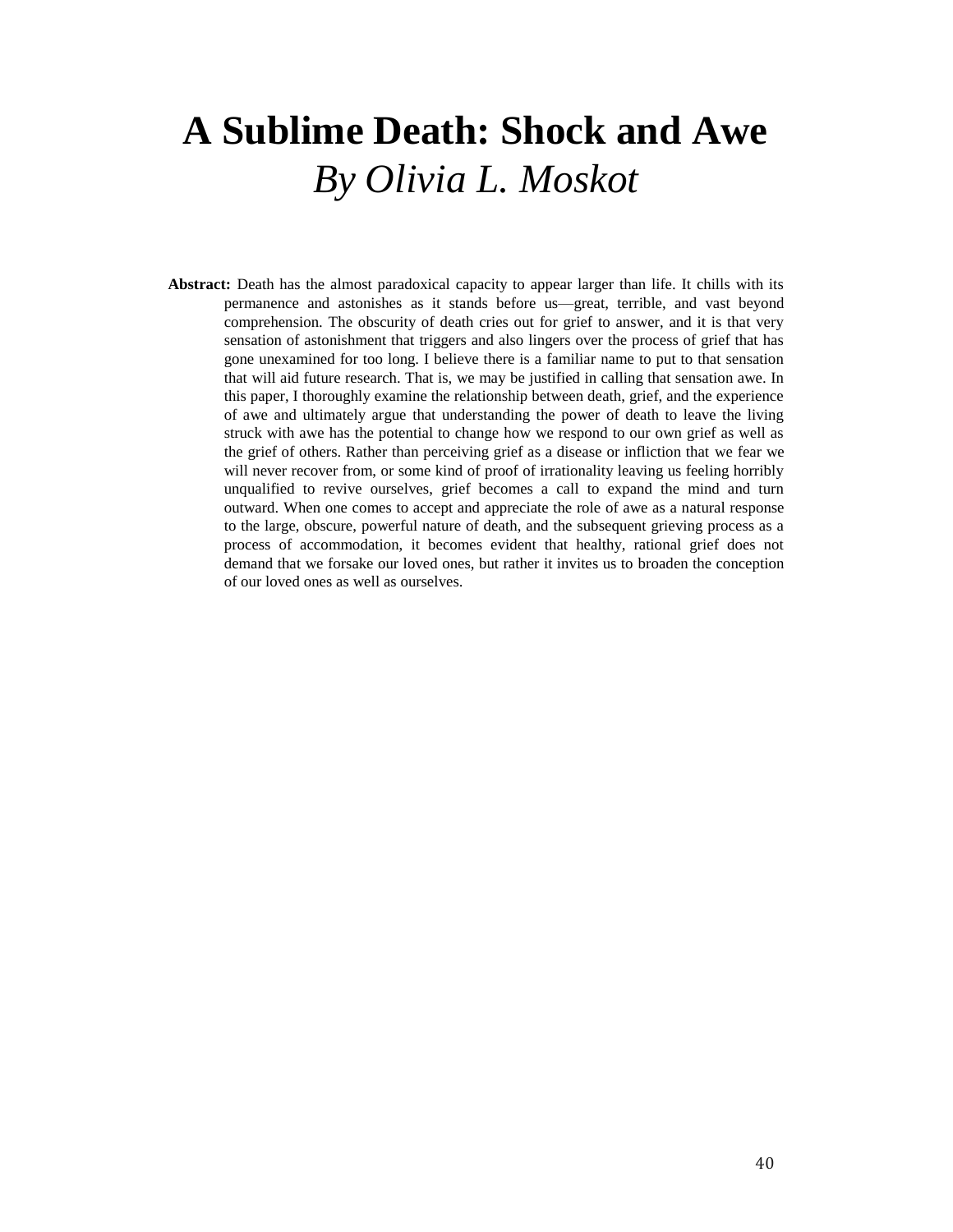Death has the almost paradoxical capacity to appear larger than life. It chills with its permanence and astonishes as it stands before us—great, terrible, and vast beyond comprehension. The obscurity of death cries out for grief to answer. It is that very sensation of astonishment that triggers and also lingers over the process of grief that I believe has gone unexamined for too long. I believe there is a familiar name to put to that sensation that will aid future research. That is, we may be justified in calling that sensation awe. The phenomenon of awe is surprisingly under researched, its study usually confined to aesthetic and religious scholarship. Even psychological research pertaining to awe is lamentably sparse. Dacher Keltner, however, has been involved in publishing psychological research pertaining to awe since 2003, and I find his work is indispensable when examining the complexity of awe.

Keltner describes awe as an emotion triggered by a stimulus so vast that it requires accommodation. From this, we understand, first, that awe is an emotion triggered by encountering something vast. Later, I will suggest that this vastness can be either physical (like a towering mountain) or conceptual (like the idea of infinity). Second, we come to understand that the vastness triggering the experience of awe must be profound enough to require processing. In other words, the triggering stimulus the subject encounters will (and must) require her to adjust her frame of mind in order to make room for the reality of its existence. This adjustment period is what Keltner refers to as accommodation. Altogether, a vast stimulus that requires accommodation is the impetus for awe. In this essay, I will argue that death, particularly the death of a loved one, is a stimulus vast enough to require the accommodation process that is grief.

I will not be the first to consider grief a form of accommodation—Berislav Marušić and George A. Bonanno use the concept of accommodation to explore grief as well. Marušić describes grief as a rejection of death, which lessens as one comes to accept the loss of a significant other. According to his account, it is through grief that a person accommodates, or makes room for, the reality of death.<sup>2</sup> And Bonanno suggests that "our reactions to grief seem designed to help us accept and accommodate losses. . . so that we can continue to live productive lives."<sup>3</sup> These strike me as particularly apt insights, but neither Marušić nor Bonanno considers that a large portion of grief's process is our overcoming the shock and lingering awe into which death casts us. This is precisely what I will be investigating through this essay: the role of death as a vast stimulus that propels affected individuals into a state of awe, which grief attempts to accommodate. In the coming sections, I will show how and why death can be considered a vast stimulus and also how understanding grief as doing the work of 'awe management' changes our understanding of the grieving process as a whole. I will then examine two first hand accounts of death and grief that demonstrate how this new insight into the interplay of grief and awe could influence the ways in which we talk about death. I do not, of course, mean to suggest that awe is the only

 $\overline{a}$ 

<sup>&</sup>lt;sup>1</sup> Dacher Keltner and Jonathan Haidt, "Approaching Awe, a Moral, Spiritual, and Aesthetic Emotion," *Cognition and Emotion* 17, no. 2 (2003): pp. 297-298.

<sup>2</sup> Marušić, Berislav. "Do Reasons Expire? An Essay on Grief." *Philosophers' Imprint* 18: 1, 2018: 2

<sup>3</sup> George A Bonanno, *The Other Side of Sadness: What the New Science of Bereavement Tells Us About Life After Loss* (New York, NY: Basic Books, 2019), 8.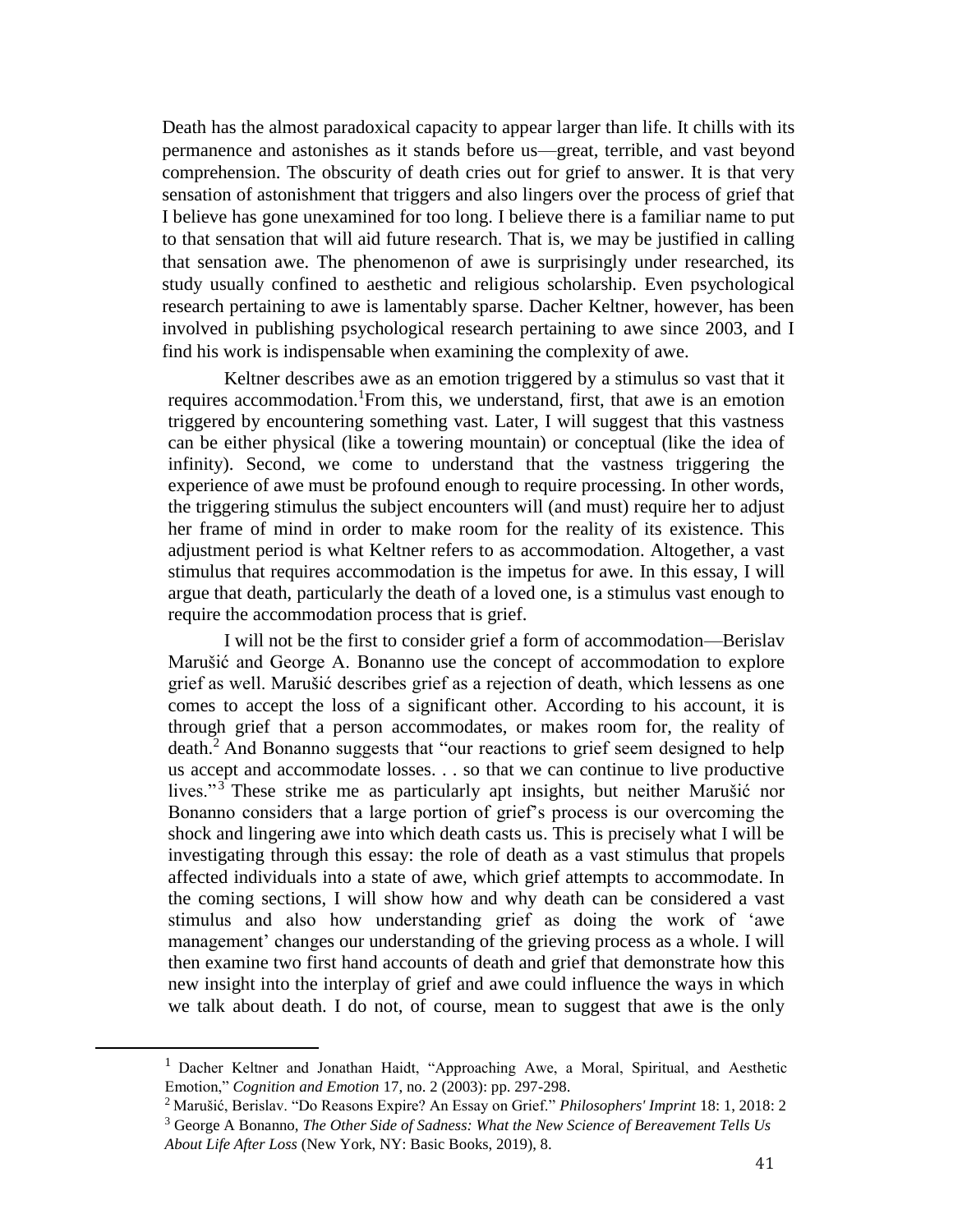emotion at work within the grieving process, but I am directing attention toward its integral role in grief and proposing that paying heed to such will lead to a more well-rounded understanding of grief.

If one is to accept that a person becomes awe-struck when encountering a vast enough stimulus, she ought to first know what is meant by the term 'vast.' What does it mean, in this context, for a stimulus to be vast? And what, more specifically, makes the death of a loved one a vast stimulus? Colloquially, one tends to understand vastness in terms of physical broadness or largeness, and these qualities transfer fairly directly to the awe-specific usage of the word. Keltner and Haidt state that vastness "refers to anything that is experienced as being much larger than the self, or the self's ordinary level of experience or frame of reference." In these words, vastness reads like Edmund Burke's notion of the sublime, which is widely recognized as the "most systematic early treatment of an awe-like aesthetic emotion."<sup>4</sup> Thinking of vastness in terms of the sublime comes with benefits. For example, if vastness and Burkean sublimity are, for all intents and purposes, synonymous concepts, then we can use what we know about Burke's sublime to inform our notion of vastness. When Keltner and Haidt note that power and obscurity are particularly important to Burke's idea of the sublime in that they "endow stimuli with the capacity to produce the sublime experience,"<sup>5</sup> we can take that to mean power and obscurity are also facets of that which we consider to be vast.

It is also worth considering whether people, generally speaking, might associate other less obvious facets of the Burkean sublime with awe provoking stimuli. That is, what goes into making something feel vast may not have anything to do with largeness at all. For instance, Burke also asserts that nature, literature, and art are the types of stimuli that most often arouse awe. And this suggestion seems to be consistent with current research that suggests that awe is "relatively asocial" and most often "elicited by information-rich stimuli, particularly panoramic nature views and novel art and music."<sup>6</sup> This means that awe-inspiring stimuli can often be aesthetically provocative rather than simply tall or wide. As mentioned in the introduction of this piece, something can be physically vast and incite awe, but something can be conceptually vast and produce the same effect.

To better understand how something conceptual can produce feelings of vastness, one can turn to a philosophical distinction made by Immanuel Kant and expounded upon by Friedrich Schiller. Kant proposes two distinct types of sublimity that Schiller characterizes in terms of the theoretical and the practical:

The theoretical sublime presents nature as an object of knowledge and indicates that we "can think more than we know"; it describes for instance the mixture of fear and awe we experience when conceptualizing infinity… The practically sublime, by contrast, concerns nature as an object of feeling, specifically as a source of danger and fear.<sup>7</sup>

<sup>4</sup> Dacher Keltner and Jonathan Haidt, "Approaching Awe, pp. 300.

<sup>5</sup> Dacher Keltner and Jonathan Haidt, "Approaching Awe, pp. 300-301.

<sup>6</sup> Michelle N. Shiota, Dacher Keltner, and Amanda Mossman, "The Nature of Awe: Elicitors, Appraisals, and Effects on Self-Concept," *Cognition and Emotion* 21, no. 5 (July 19, 2007): pp. 950.

<sup>7</sup> Stanford encyclopedia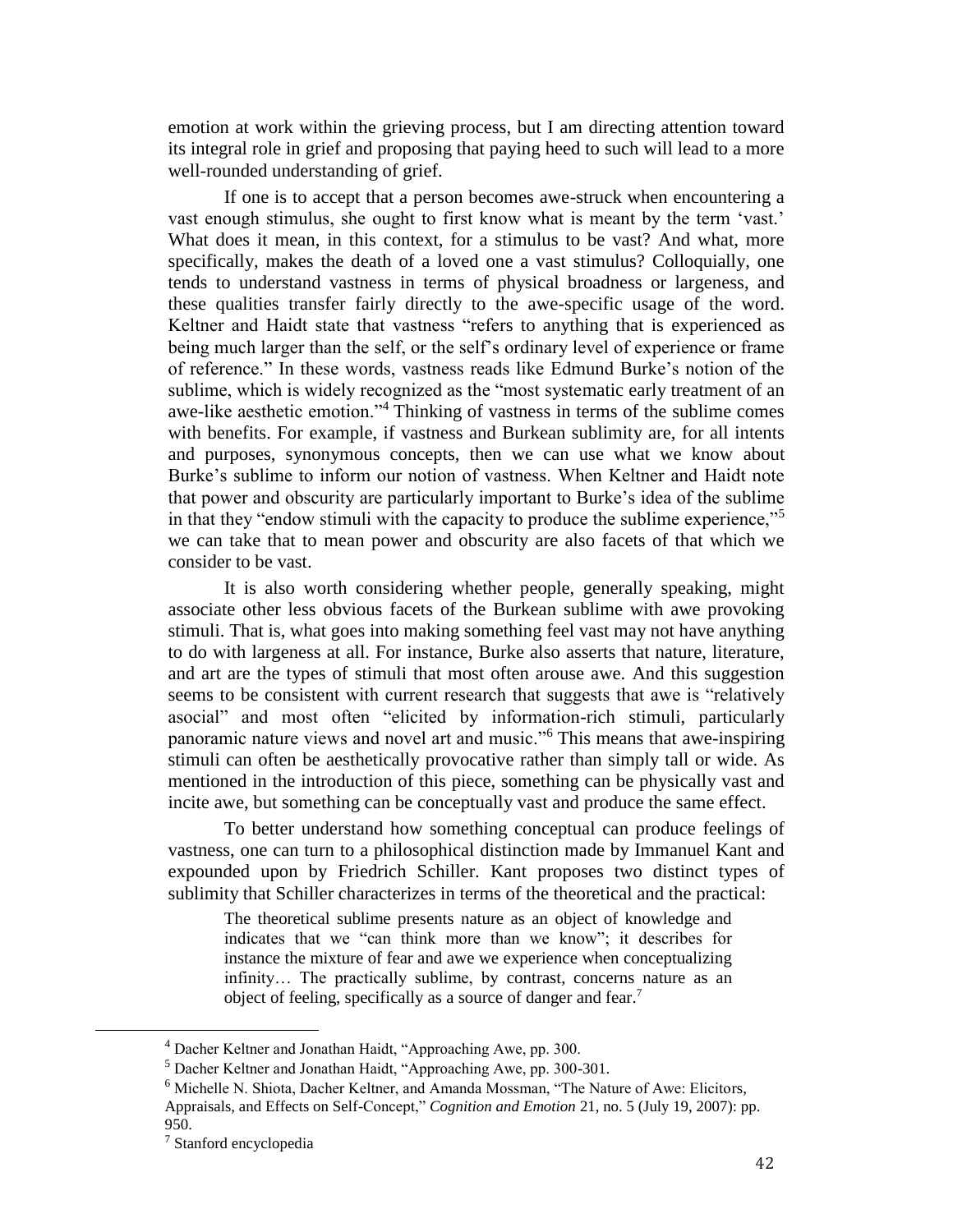From this, and various passages in Schiller's essay "Of the Sublime," readers can gather that that which is theoretically sublime provokes the feeling that something is a conceptual threat while that which is practically sublime evokes the feeling that something is a physical threat. But sublimity, which we are considering synonymous with the type of vastness that inspires awe, cannot be conjured by something that simply poses a threat to us. No, we must be able to experience the threatening stimulus from a place of safety. As Schiller puts it, "Inner mental freedom is absolutely required in order to find the fearful sublime and to have pleasure in it…we must consider ourselves secure, if the fearful is to please us."<sup>8</sup> Thus we see, sublimity is distinct from terror in that one is able to preserve a sense of mental freedom and, therefore, security in the face of an otherwise fearinducing stimulus in the case of the former but not the latter. Again, from investigating and employing Schiller's work in this section, we remember that there are two types of things that can produce the sublime: physical and conceptual threats. When considering these ideas in terms of vastness, the language shifts only slightly. That which is vast enough to inspire awe must be physically or conceptually 'large' enough to pose a threat while still being conquerable by one's mental faculties.

With this focus on terror, it may be even more complicated to truly comprehend conceptual vastness, particularly in terms of art, music, and literature. Perhaps it may help to bring the example of infinity back into the picture. Infinity feels threatening as a concept that is unconquerable by the human mind. Art, music, and literature can contain similar unconquerable, mind-blowing characteristics. From the chills induced by a simple chord progression to a painting that brings us to tears,<sup>9</sup> the aesthetic world has a strong foothold in that which is strangely, beautifully vast. On this note, René Descartes said "When our first encounter with some object surprises us and we find it novel—i.e. very different from what we formerly knew or from what we supposed it should be this brings it about that we wonder... and are astonished at it."<sup>10</sup> Conceptual vastness such as this can be just as difficult, if not more difficult, to reckon with than physical vastness. Even if something can be overcome by one's mental faculties it does not necessarily follow that the conquest will be simple or easy. Hence the need for an accommodation process.

Without accommodating for the initial shock of the vast stimulus one has encountered, it is possible for an experience to remain fearful or confused in the mind of the beholder and never fully transform into something worthwhile or awesome. Consider walking from one end of a wide canyon to the other on a tempered glass bridge. For some, the experience would be simply terrifying. For others, the experience would be thrilling. One of the many causes of the disparity in reactions, even in the face of the same stimulus, is the different mental states of

<sup>8</sup> Schiller 93

<sup>9</sup> Ivo Strecker and Markus Verne. 2013. *Astonishment and Evocation the Spell of Culture in Art and Anthropology.* 1st ed. New York: Berghahn Books: 13. While this paper does not explore the relationship between art and awe, Strecker and Verne take on this question in depth—and they do go further into the complex circumstances that lead to emotional responses to art such as those aforementioned.

<sup>10</sup> René Descartes, *The Passions of the Soul* (Jonathan Bennett, 2017).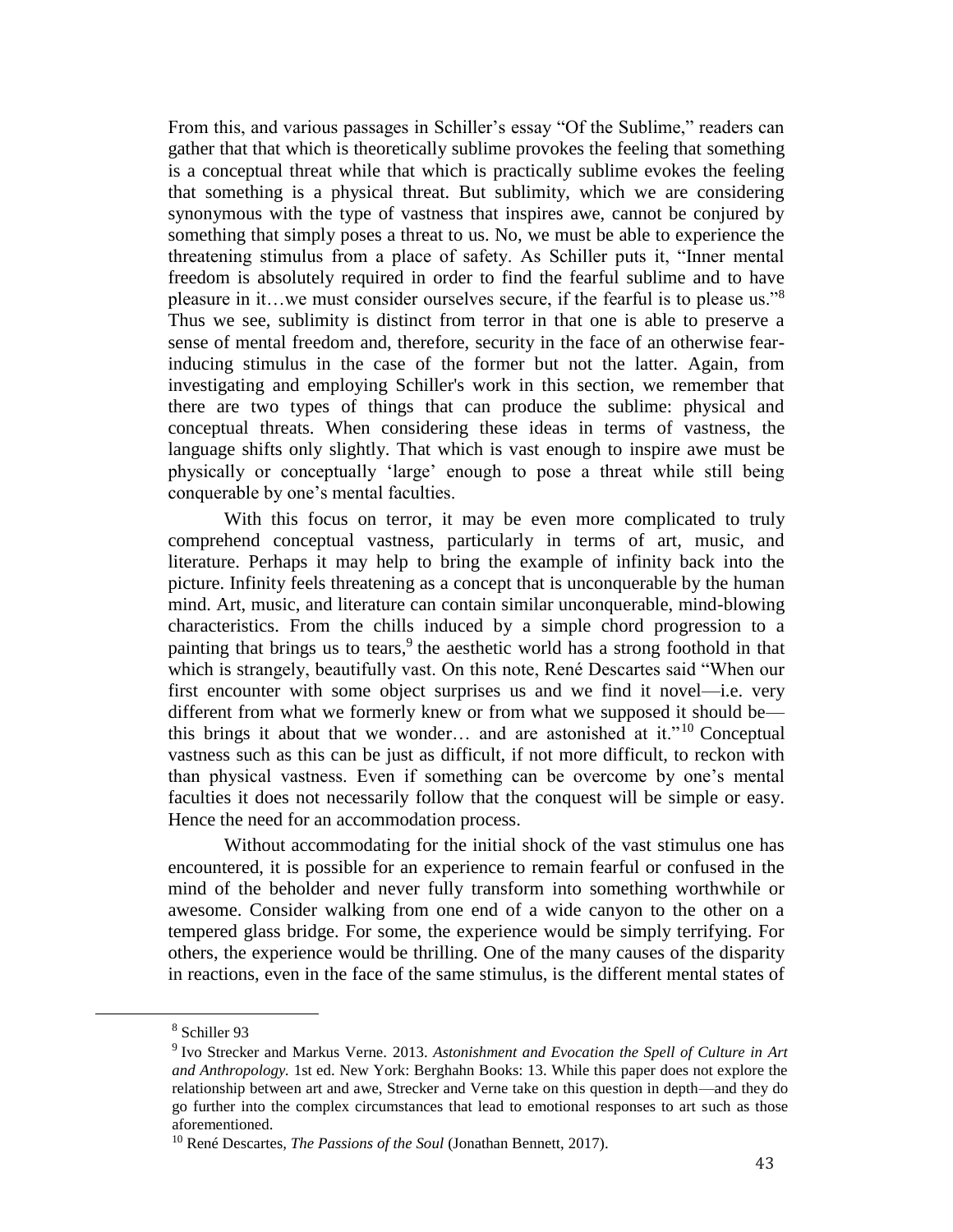the individuals. Those unable to overcome their feelings of fear may feel that they have no control or security in the face of what they perceive to be a great physical threat. Those who can lean into their mental faculties and ascertain the likelihood of their safety in the presence of the threat will likely be more able to negotiate their way beyond the fear toward a more holistic interpretation of the situation both emotionally and menatlly. From all of this, we better understand how an experience can be sublime or vast, and even how individual responses to vast stimuli can vary. But what, more specifically, makes death a vast stimulus?

Death, while ordinary enough as a concept, could not be further from ordinary experientially. While it's true that many people are informed at a relatively early age that all living things eventually die, the actual experience of death (particularly facing the reality of one's own impending death or facing the actual death of a loved one) carries with it an enormous emotional and existential toll. And while most everyone encounters death regularly enough through news clippings, literature, and film—here again, it is the concept of death that one encounters, rather than the experience. Even as one cries real, sympathy-laden tears over the pages of a Nicholas Sparks novel, one need only turn back to the book's beginning to find the heroine restored to perfect health. If the obituaries generate feelings of sadness, one can always find the comics nearby. However, when one has experienced the real laughter and hugs of a loved one before the occurrence of their death, there is no comic relief powerful enough to wipe their name from memory nor any pages one can return to that contain the loving touch of their hand. So, while the concept of death may lurk casually enough among humankind, a real-life, personal encounter with death forces all to acknowledge its true power—a power which is absolutely vast enough to inspire awe in even the most callous of us. Thus, our need to mentally accommodate for the vast stimulus that is death—in other words, the need to grieve.

This brings us to what is entailed within the concept of accommodation. The word 'accommodate,' as it is used in awe theory, "refers to the Piagetian process of adjusting mental structures that cannot assimilate a new experience."<sup>11</sup> This appears in descriptions of awe when one is confronted with something that is just too much for her to comprehend. Yet, there it is. And so, she must find a way to take in or comprehend it. This powerful, obscure thing, whatever it might be, "triggers the sense that one's default schema needs to be updated."<sup>12</sup> How one goes about updating this schema is not likely to look the same for any two individuals, but, regardless of the approach, it will require increasing one's openness to new positions or possibilities. For example, Piercarlo Valdesolo and Jesse Graham's empirical research on awe show that those who were confronted with an awe-eliciting stimulus experienced a "decreased tolerance for uncertainty, which, in turn, increased [their] tendency to believe in nonhuman agents and to perceive human agency in random events." <sup>13</sup> This research may explain why

<sup>&</sup>lt;sup>11</sup> Michelle N. Shiota, Dacher Keltner, and Amanda Mossman, "The Nature of Awe: Elicitors, Appraisals, and Effects on Self-Concept," *Cognition and Emotion* 21, no. 5 (July 19, 2007): 304.

<sup>12</sup> Paul K. Piff et al., "Awe, the Small Self, and Prosocial Behavior," *Journal of Personality and Social Psychology* 108, no. 6 (2015): pp. 896.

<sup>&</sup>lt;sup>13</sup> Piercarlo Valdesolo and Jesse Graham, "Awe, Uncertainty, and Agency Detection," *Psychological Science* 25, no. 1 (2014): pp. 170.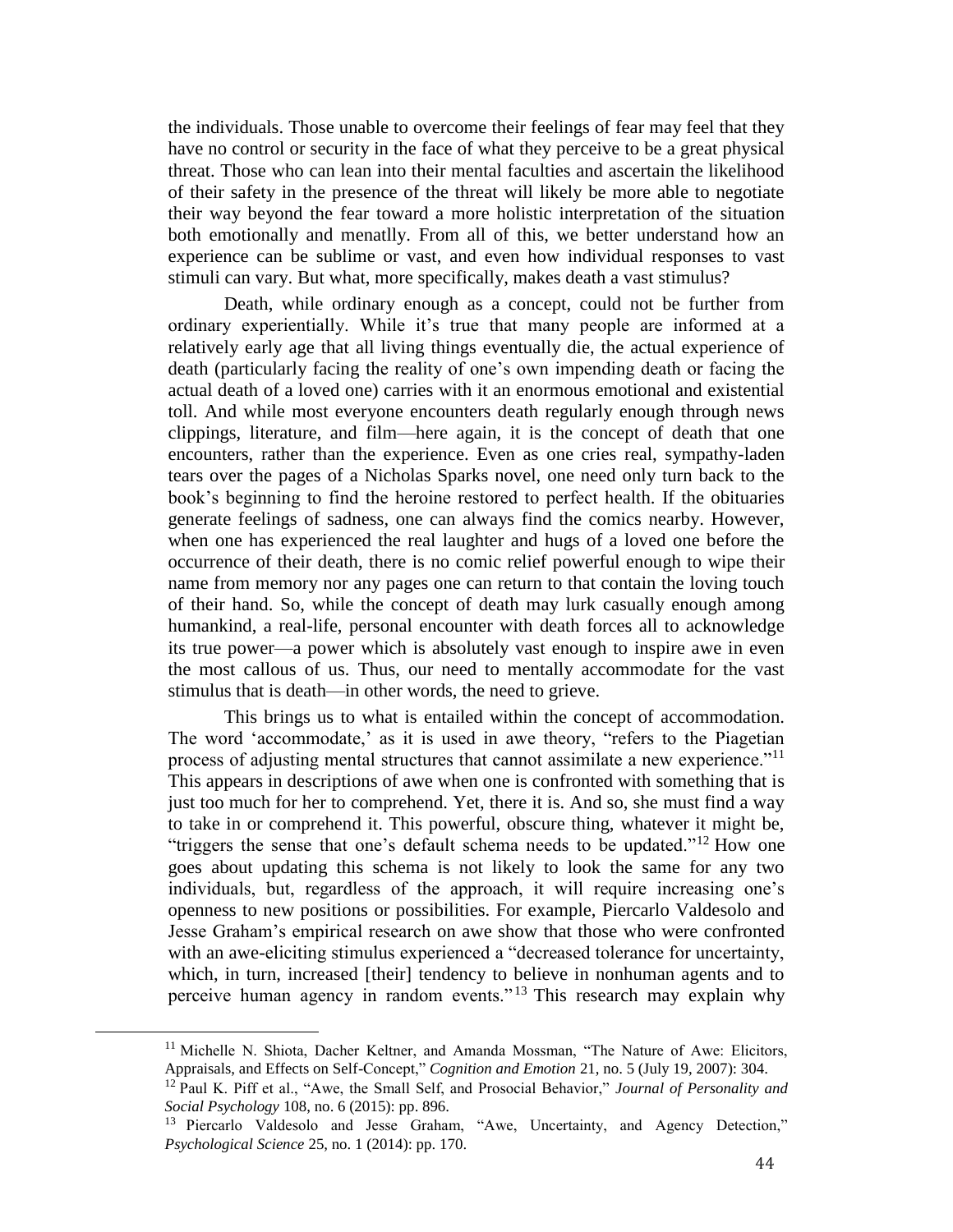religion is one of the two areas that have produced the most scholarship on awe as well as research on why grief, as an accommodation process for a specific aweinducing stimulus, seems as complicated and ambiguous as it does. Altogether, we gather that accommodation is about making room for ideas and emotions that are too much for us when we initially encounter them. How one goes about making that room, or expanding one's self, will vary from person to person and from situation to situation. But, whatever the specifics end up being, accommodation will involve reaching out for some sort of answer to bridge the gap between one's current state of mind and the vast stimulus challenging that state. When a person succeeds in making room for a vast stimulus, the feeling of shock and awe begins to wane.

It may be true, however, that a person sometimes will not appropriately accommodate for a vast stimulus and instead will just gradually acquire enough distance between themselves and the stimulus that they are able to distract themselves or forget about the triggering stimulus for some time. This may account for why some people experience grief in what is so often referred to as 'waves.' In this case, the accommodation necessary to make room for the shock and devastation of death did not take place completely. Thus, when one reencounters the memories of a loved one who has passed, for example, they also re-encounter the shock and awe of that person's death because they have not yet mentally and/or emotionally made room for the magnitude of that experience. This process of experiencing grief in waves may repeat itself until some sort of accommodation has been made. Once a person has accommodated for the shock and awe of a loss, they will likely still experience a diversity of emotions at the memory of their lost loved one, but I argue that they will also likely feel that the grieving process does have some sort of conclusion—personal and messy though it may be.

Up until this point of the essay, I have set up one of the more prominent psychological discussions of 'awe' and have proposed how death and grief might fit into that framework. And, after this, it may seem plain to the point of uninteresting that awe plays a significant role within the phenomenon of death and grief. Nevertheless, it remains true that the relationship between awe, death and grief has gone unexamined until now, not only within scholarship but also within death and grief narratives. However, the latter may only be true in name as, through my own narrative readings on death and grief, I have seen the presence of awe time and again appear prominently. Though these narrative authors do not call what they are experiencing by its name, what they are describing often fits into the definition of awe. To demonstrate my findings, I will take readers through passages from the personal accounts of grief written by C. S. Lewis and Simone de Beauvoir. First, showing how these authors, even if unintentionally, portray death as vast, and, then, second, how they describe grief as a sort of accommodation. To be vast in this particular use of the word, readers will remember, is to be large, powerful, and obscure enough to require accommodation.

In the very first line of C.S. Lewis' reflections on the loss of his wife in *A Grief Observed,* there appear descriptive words one might associate with the experience of the vast or sublime. There, Lewis writes, "No one ever told me that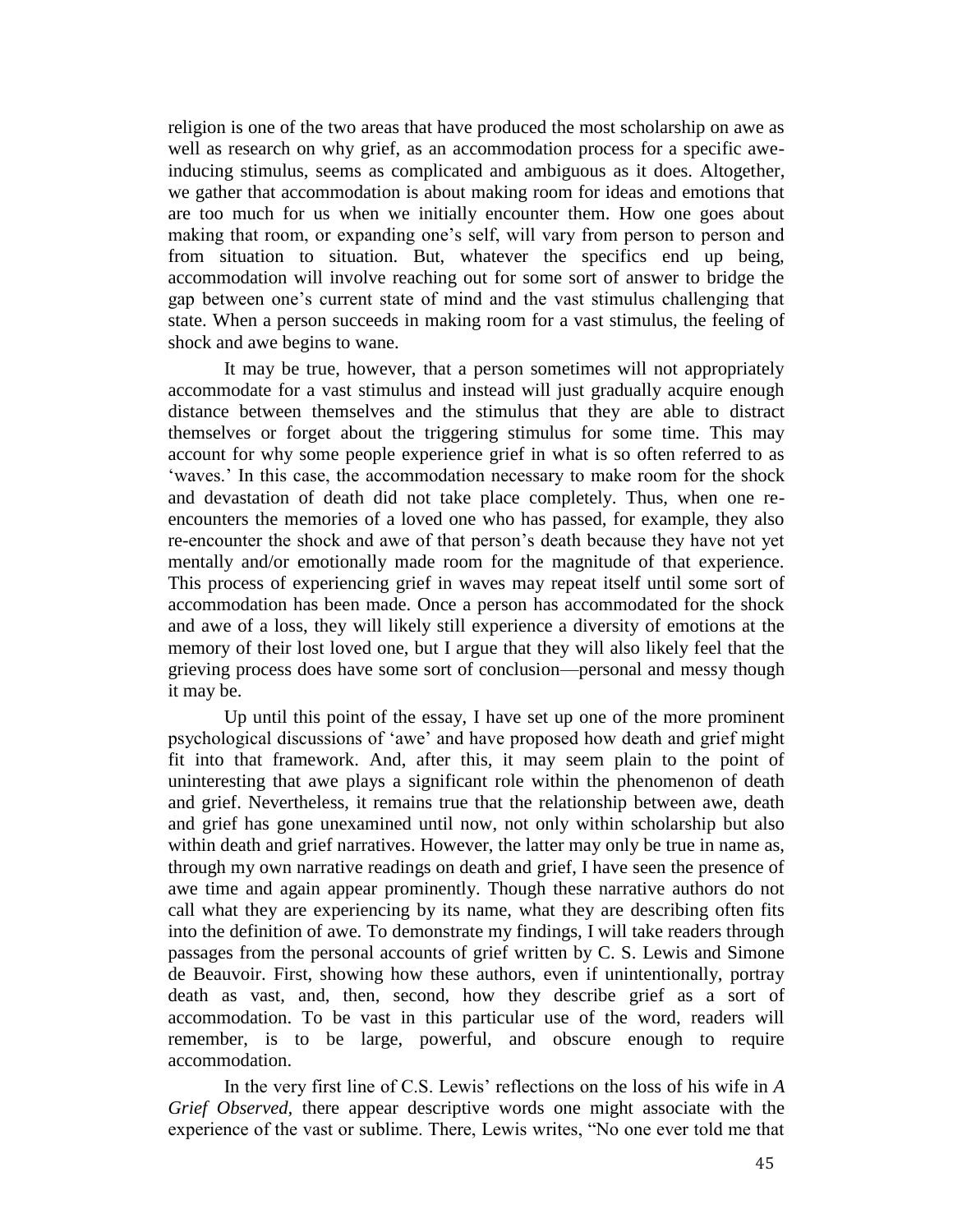grief felt so like fear. I am not afraid, but the sensation is like being afraid."<sup>14</sup> The language in this line indicates that Lewis is feeling a sense of submissiveness to death—its vastness has made him afraid or at least something like afraid. The ambiguity of what exactly he is feeling points to the obscurity of grief, as well. So, here, in the very first line of the account, readers already see Lewis associating the stimulus of his wife's death with the power and confusion inherent to that which generates awe and requires accommodation.

Furthermore, Lewis not only describes experiences with his wife's death in terms commensurate with vastness, but also compares them to stimuli more commonly reported to induce awe, such as those found in nature or art. Lewis writes "I look up at the night sky. Is anything more certain than that in all those *vast times and spaces*, if I were allowed to search them, I should nowhere find her face, her voice, her touch?"<sup>15</sup> Here, Lewis not only actually uses the word vast to describe the emotional response he had to the loss of his wife, but he also directly points to feelings of obscurity and mystery contained within that loss through the imagery of the night sky (which implicitly includes the vastness of eternity/infinity). He uses nature imagery to convey the darkness and endlessness provoked by the death of his wife, clearly demonstrating the state of dumbfoundedness in which the vast stimulus of death has left him. And, remembering that people "typically experience awe in response to asocial stimuli like natural wonders, panoramic views, and beautiful art,"<sup>16</sup> one can clearly see Lewis illustrating the phenomenon of awe through the above passage even without naming it. And this is not the only passage in which Lewis describes grief through metaphors that take readers to a traditional Burkean expression of the sublime. Lewis states that grief is "like a long *valley*, a winding *valley* where any bend may reveal a totally new *landscape*."<sup>17</sup> And, evoking within his readers the feelings of shock and confusion that his wife's death has caused him to feel through reference to the arts, he writes, "we think of [death] as love cut short; like *a dance* stopped in mid-career or *a flower* with its head unluckily snapped off something truncated and therefore, lacking its due shape."<sup>18</sup> With a reminder from Kelter and Haidt that "the most common experience of awe for contemporary Westerners in egalitarian societies is the response to natural and human-made objects,"<sup>19</sup> it is no wonder that Lewis represents the vastness of death through such images as these.

Simone de Beauvoir also alludes to the vastness of death through her narrative depicting the difficult and emotional end of her mother's life. Consider, for instance, the following passage:

[I]t was when I was at her bedside that I saw Death, the Death of the dance of death, with its bantering grin, the Death of fireside tales that

<sup>14</sup> C.S. Lewis, *A Grief Observed* (New York, NY: HarperCollins, 1994): 3.

<sup>15</sup> C.S. Lewis, *A Grief Observed* (New York, NY: HarperCollins, 1994): 15. My emphasis.

<sup>16</sup> Paul K. Piff et al., "Awe, the Small Self, and Prosocial Behavior," *Journal of Personality and Social Psychology* 108, no. 6 (2015): pp. 883.

<sup>&</sup>lt;sup>17</sup> C.S. Lewis, *A Grief Observed* (New York, NY: HarperCollins, 1994): 60. My emphasis

 $18$  Ibid., 49-50. My emphasis

<sup>&</sup>lt;sup>19</sup> Dacher Keltner and Jonathan Haidt, "Approaching Awe, a Moral, Spiritual, and Aesthetic Emotion," *Cognition and Emotion* 17, no. 2 (2003): pp. 309.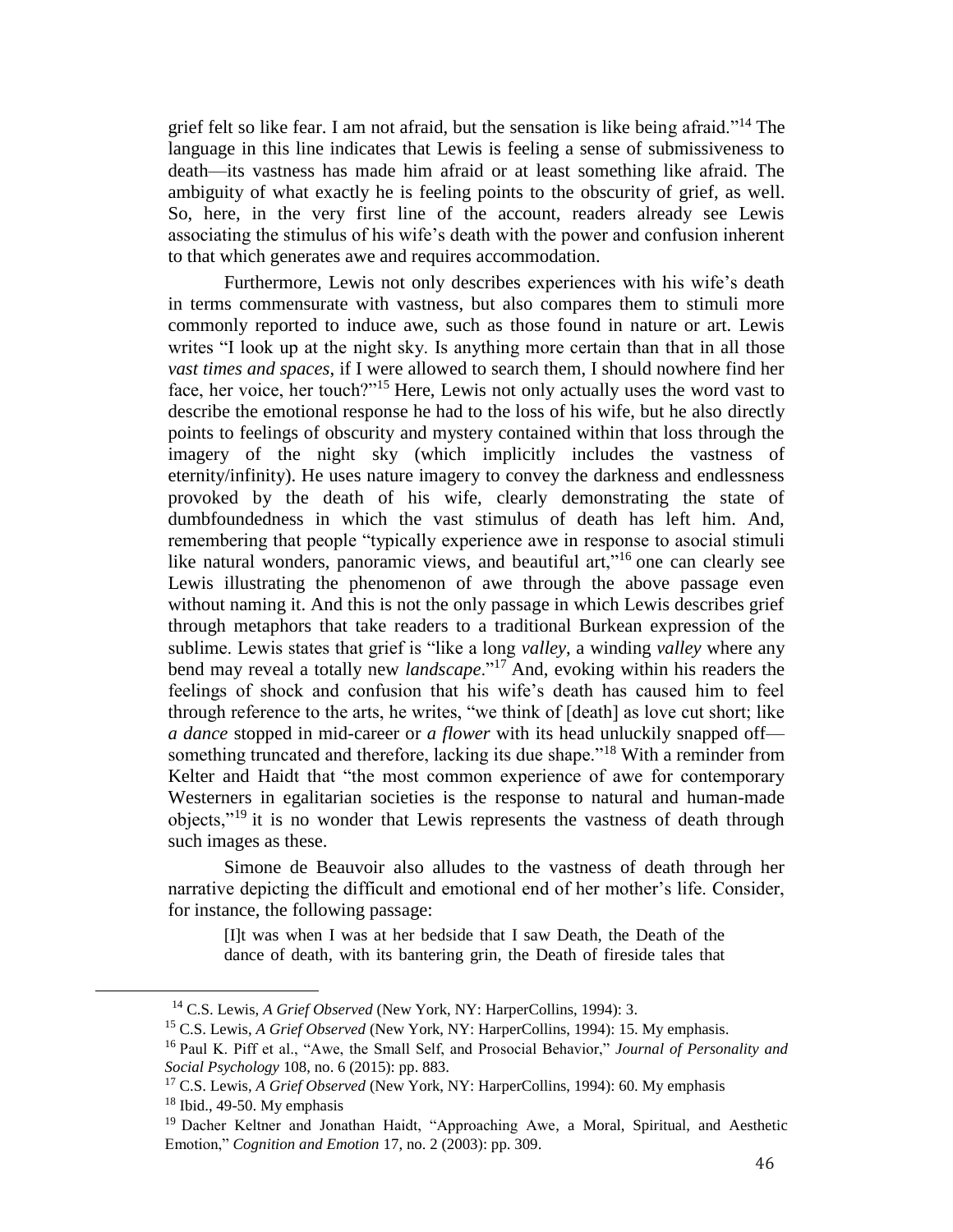knocks on the door, a scythe in its hand, the Death that comes from elsewhere, *strange and inhuman*: it had the very face of Maman when she showed her gums in a wide smile of *unknowingness*. 20

Here, Beauvoir not only portrays death as a figure who dances and tells stories both actions being references to the arts—but she also capitalizes the first letter of 'Death.' This act of deification simply and swiftly adds power, obscurity, and religiosity to her portrayal of death. All of this together creates an overall characterization of a sublime death—artistic, animate, obscure, and powerful. What's more, in describing her mother's relationship to death before its eventuality, Beauvoir states:

> She clung ferociously to this world, and she had an animal dread of death. She had told my sister of a nightmare that she often had. 'I am being chased: I run, I run, and I come up against a wall; I had to jump over this wall, and I do not know what there is behind it; it terrifies me.'<sup>21</sup>

Beauvoir brings in nature imagery again in this passage, describing her mother as having an *animalistic* fear of death and a *ferocious cling[ing]* to life. And, through the imagery of the wall, her mother's nightmare reveals how terribly large death seems to her, the other side of death left completely obscure. Through these passages, and those from C.S. Lewis, readers see death characterized as sublime and vast enough that it inevitably calls for mental accommodation. Again, this accommodation is necessary because the death of the loved one is such a massive happening that one cannot possibly comprehend it with their current mental apparatus.

As mentioned previously, accommodation can be a rigorous and complicated ordeal. Imagine, for instance, when a child attempts to put a square peg into a triangular hole. When the square doesn't fit, the child might believe that the peg is somehow broken, that the peg is simply at the wrong angle, that he isn't applying enough pressure on the peg, that he needs a different set of holes altogether, or that the peg was never meant to go into a hole at all… the list could go on. This is not unlike the accommodation process that a vast, awe-inspiring stimulus requires a person to undergo. The often clumsy nature of this process is evident in the following passage from Lewis in which he refers to his late wife by the initial H.

'Where is she now?' That is, *in what place is she at the present time?* …if H. is not a body—and the body I loved is certainly no longer she—she is in no place at all. And 'the present time' is a date or point in our time series… If the dead are not in time, or not in our sort of time, is there any clear difference, when we speak of them, between *was* and *is* and *will be*? Kind people have said to me, 'She is with God.' In one sense that is most certain. She is, like God, incomprehensible and unimaginable.<sup>22</sup>

Here, it is clear that Lewis is attempting to accommodate for the discrepancy

 $\overline{a}$ 

<sup>20</sup> Simone de Beauvoir, *A Very Easy Death*, trans. Patrick O'Brian (New York, NY: Pantheon Books, 1964): 105. My emphasis

<sup>21</sup> Simone de Beauvoir, *A Very Easy Death*, trans. Patrick O'Brian (New York, NY: Pantheon Books, 1964): 15.

<sup>22</sup> C.S. Lewis, *A Grief Observed* (New York, NY: HarperCollins, 1994): 23. Original emphasis.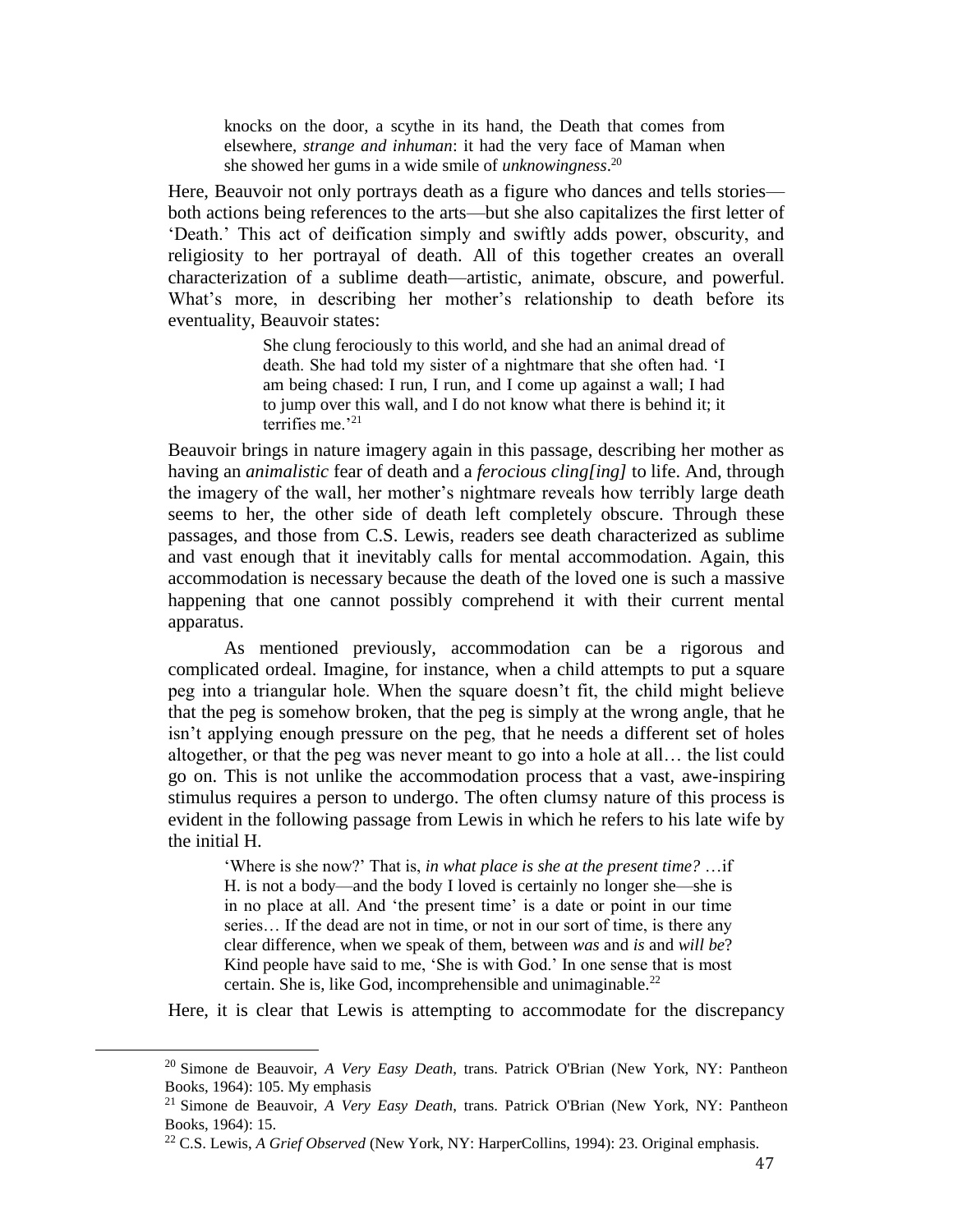between his late wife's existence and her new absence, but the accommodation does not come easily or immediately. One might even argue that it does not occur at all. Nevertheless, effort toward accommodation, whether successful or not, is necessary, for H. no longer exists in time as she had before death. To understand H. and time as they relate to each other now requires accommodation. Furthermore, Lewis' own experience with time has also changed as a result of the death. He says, "Up till this I always had too little time. Now there is nothing but time. Almost pure time, empty successiveness."<sup>23</sup> Both Lewis' thoughts on his wife's timelessness as well as his own new relationship with time seem demonstrative of a state of shock and symptomatic of a state of awe. To this point, empirical research by Melanie Rudd, Kathleen D. Vohs, and Jennifer Aaker shows that "awe offset[s] the feeling that time is limited."<sup>24</sup> And this is extremely evident in this particular passage of Lewis. After all, between Lewis and his wife, one with all of the time in the world and the other without time entirely, how is accommodation ever to occur?

Time is not the only concept that becomes obscured by the astonished, hazy state in which H.'s death has left Lewis. In fact, Lewis goes as far as to question humanity itself as he struggles toward accommodation:

If H. 'is not,' then she never was. I mistook a cloud of atoms for a person. There aren't, and never were, any people. Death only reveals the vacuity that was always there. What we call the living are simply those who have not yet been unmasked. All equally bankrupt, but some not yet declared. But this must be nonsense; vacuity revealed to whom? Bankruptcy declared to whom? To other boxes of fireworks or clouds of atoms. I will never believe… that one set of physical events could be, or make, a mistake about other sets.<sup>25</sup>

Readers see here that Lewis begins again with a struggle to accommodate, or the sense of timelessness death has caused him to experience, with the negotiation of present and past tense—her absence in the present erases her presence in the past. This frustration with accommodating for the disruption of time, thus leads to an upset in the very fabric of his universe. Lewis doubts the reality, or at least the substantive nature, of all living beings. And then, just as swiftly, he doubts his carefully constructed doubts. Lewis even goes as far as to re-evaluate that which is most fundamental to his sense of being, in his quest to accommodate the death of his wife, writing: "Sooner or later I must face the question in plain language. What reason have we, except our own desperate wishes, to believe that God is, by any standard we can conceive, 'good'? Doesn't all the *prima facie* evidence suggest exactly the opposite?"<sup>26</sup> Those familiar with the works of C.S. Lewis are also familiar with his deep religious convictions, making the pervasive, permeating nature of the accommodation process that much more striking. One might read and wonder, what does it take for a person going through grief to achieve transformative or fruitful accommodation? Or, for that matter, what does

 $^{23}$  Ibid., 33.

<sup>&</sup>lt;sup>24</sup> Melanie Rudd, Kathleen D. Vohs, and Jennifer Aaker, "Awe Expands People's Perception of Time, Alters Decision Making, and Enhances Well-Being," *Psychological Science* 23, no. 10 (August 10, 2012): pp. 1135.

<sup>25</sup> C.S. Lewis, *A Grief Observed* (New York, NY: HarperCollins, 1994): 28-29.

<sup>26</sup> Ibid., 30.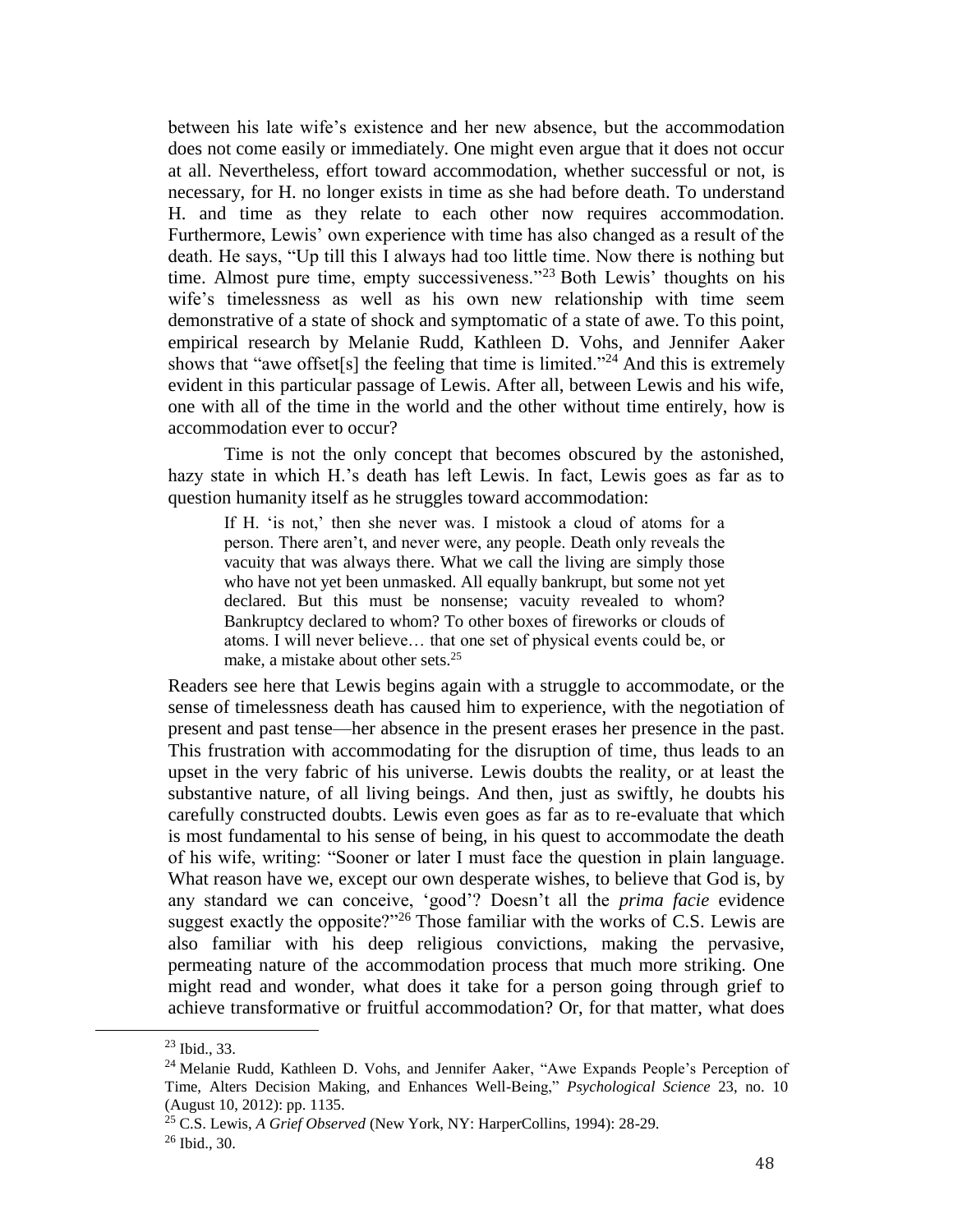it take for a person to accommodate for the death of a loved one at all?

To this, both Simone de Beauvoir and C.S. Lewis offer what seem to be optimistic passages that suggest accommodation (at least of some sort) is possible. Beauvoir writes:

With my father I had stayed by him until the time he became a mere thing for me: I tamed the transition between presence and the void. With Maman I went away almost immediately after having kissed her, and that was why it seemed to me that it was still her that was lying, all alone, in the cold of the mortuary.<sup>27</sup>

Accommodating for the death of her father may have been easier for Beauvoir than accommodating for the death of her mother because she had more information and experience with her father's death by means of her presence and time. Studies show that those who encounter awe elicitors (such as the death of a loved one, in this case) may experience increased motivation to take in new information so as to better update their mental frameworks.<sup>28</sup> Thus, it may be the case that the more information one has, the more likely she will be to successfully accommodate for the awe-triggering stimulus. Another method of accommodating for grief may be turning outward. We see what this might look like in the following passage:

…comparatively speaking, her death was an easy one. 'Don't leave me in the power of the brutes.' I thought of all those who have no one to make that appeal to: what agony it must be to feel oneself a defenceless thing, utterly at the mercy of indifferent doctors and overly worked nurses. No hand on the forehead when terror seizes them; no sedative as soon as pain begins to tear them; no lying prattle to fill the silence of the void. $^{29}$ 

Here, we see Beauvoir sympathizing with others, people with whom she does not even have a personal connection. She turns her grief outward to those she knows exist in the world alongside her and suffer a somehow worse death than her mother. Paul K. Piff et al. state that "by diminishing the emphasis on the individual self, awe may encourage people to forego strict self-interest to improve the welfare of others."  $30$  And when they do, it may be that they achieve accommodation through a broadening of their perspective. Their pain is only a small percentage of the pain in the world. Their loss is only one of many losses. And, thus, through this realization, their mental framework expands and there is room to perceive the loss they have experienced—at least in some small way.

After all, it is not possible that any one of us should ever entirely understand death—at least, not on this side of mortality. This does not mean, however, that accommodation is a lost cause. Take into consideration how Lewis

 $\overline{a}$ 

<sup>27</sup> Simone de Beauvoir, *A Very Easy Death*, trans. Patrick O'Brian (New York, NY: Pantheon Books, 1964): 97.

<sup>28</sup> Paul K. Piff et al., "Awe, the Small Self, and Prosocial Behavior," *Journal of Personality and Social Psychology* 108, no. 6 (2015): pp. 896.

<sup>29</sup> Simone de Beauvoir, *A Very Easy Death*, trans. Patrick O'Brian (New York, NY: Pantheon Books, 1964): 94.

<sup>30</sup> Paul K. Piff et al., "Awe, the Small Self, and Prosocial Behavior," *Journal of Personality and Social Psychology* 108, no. 6 (2015): pp. 897.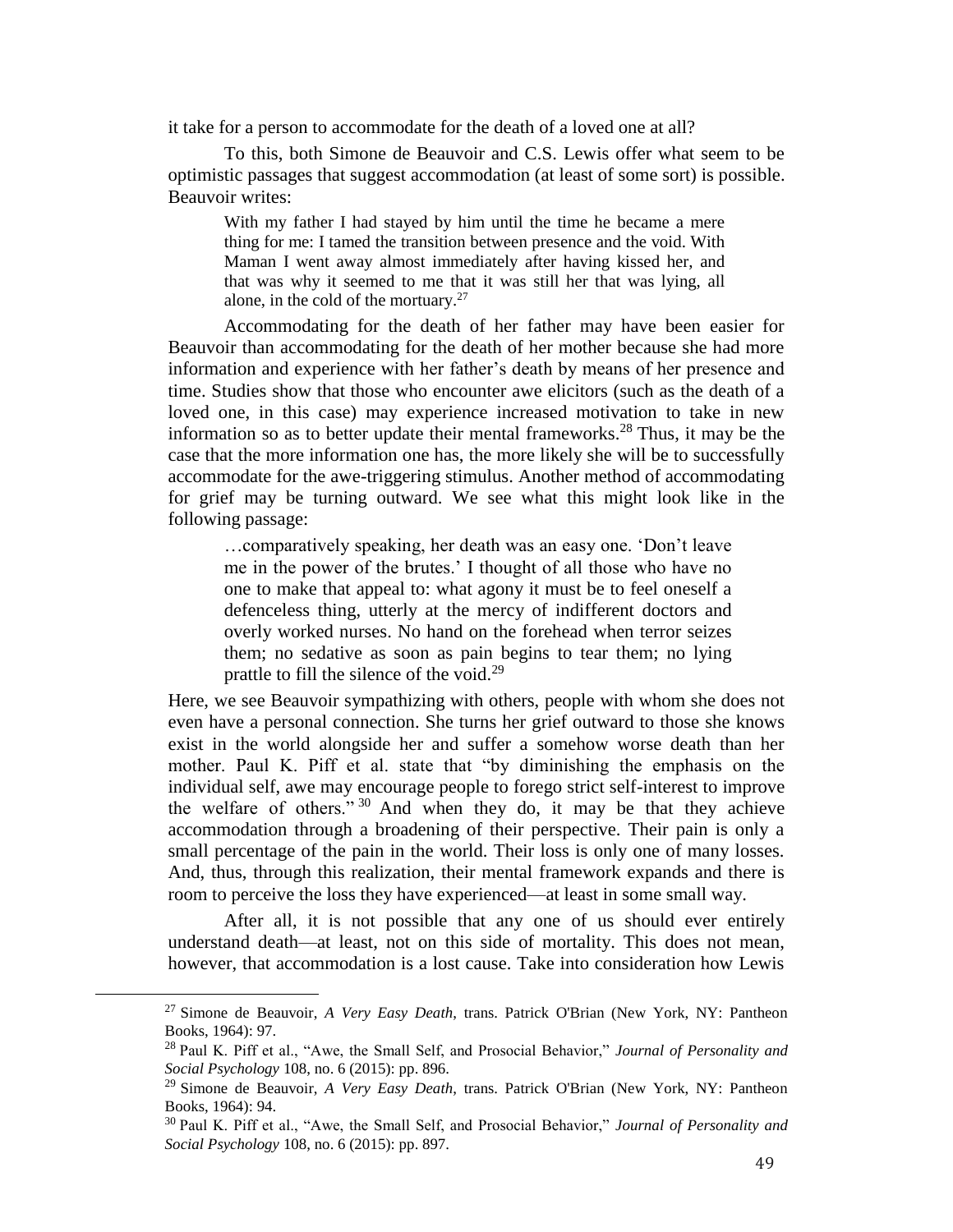ends his own narrative on grief as he imagines wherever his wife might be. He imagines her in a sort of heaven with a comforting religious figure and writes: "She said not to me but to the chaplain, 'I am at peace with God.' She smiled, but not at me. *Poi si torno all' eterna fontana*.<sup>"31</sup> This is a beautiful, touching example of the kind of accommodation that *is* possible when confronted with the aweful, sublime death of a loved one. If full knowledge about the stimuli that triggered the awe process is necessary for full accommodation to occur, then the accommodation process of grief may be doomed to fail. But it doesn't seem that this is at all what is required. After all, what Lewis offers in this final passage of his book is not full knowledge, but evidence that a transition has occurred even in the absence of full knowledge. He makes peace with his God. He grants his wife the independence in her death that she would very likely wish for him in his continued life on Earth. And, above all, Lewis has turned outward in his grief as Beauvoir turned outward in her own. Lewis imagined that his wife was smiling a smile that was no longer for him, but for herself and the other inhabitants of heaven. Even his imaginings were turning outward. Thus, he ends his narrative with a quote from Dante's *Divine Comedy*: "'Then she turned herself back toward the eternal fountain.'"<sup>32</sup> Lewis never turns away from his wife, but allows her to turn away from him and toward whatever it is that eternity might be.

Understanding the power of death to leave the living struck with awe has the potential to change how we respond to our own grief as well as the grief of others. We can understand the shock as a natural response to the large, obscure, powerful nature of death. And we can understand the grieving process as a process of accommodation. Rather than grief being a disease that we fear we will never recover from, or some kind of proof of irrationality leaving us feeling horribly unqualified to revive ourselves, grief becomes a call to expand the mind and turn outward. It does not demand that we forsake our loved ones, but rather it invites us to broaden our conception of our loved ones as well as ourselves. While the implications of awe being an ever-present part of the death and grieving experience require far more insight and research than what I have begun to do through this article, it appears to me that awe promises to illuminate grief scholarship in promising new ways and offer new hope where hope otherwise seemed lost.

<sup>31</sup> C.S. Lewis, *A Grief Observed* (New York, NY: HarperCollins, 1994): 76.

<sup>32</sup> Don W. King, *C.S. Lewis, Poet: The Legacy of His Poetic Impulse*, Revised and Expanded Edition (Kent, Ohio: The Kent State University Press, 2001): 244.